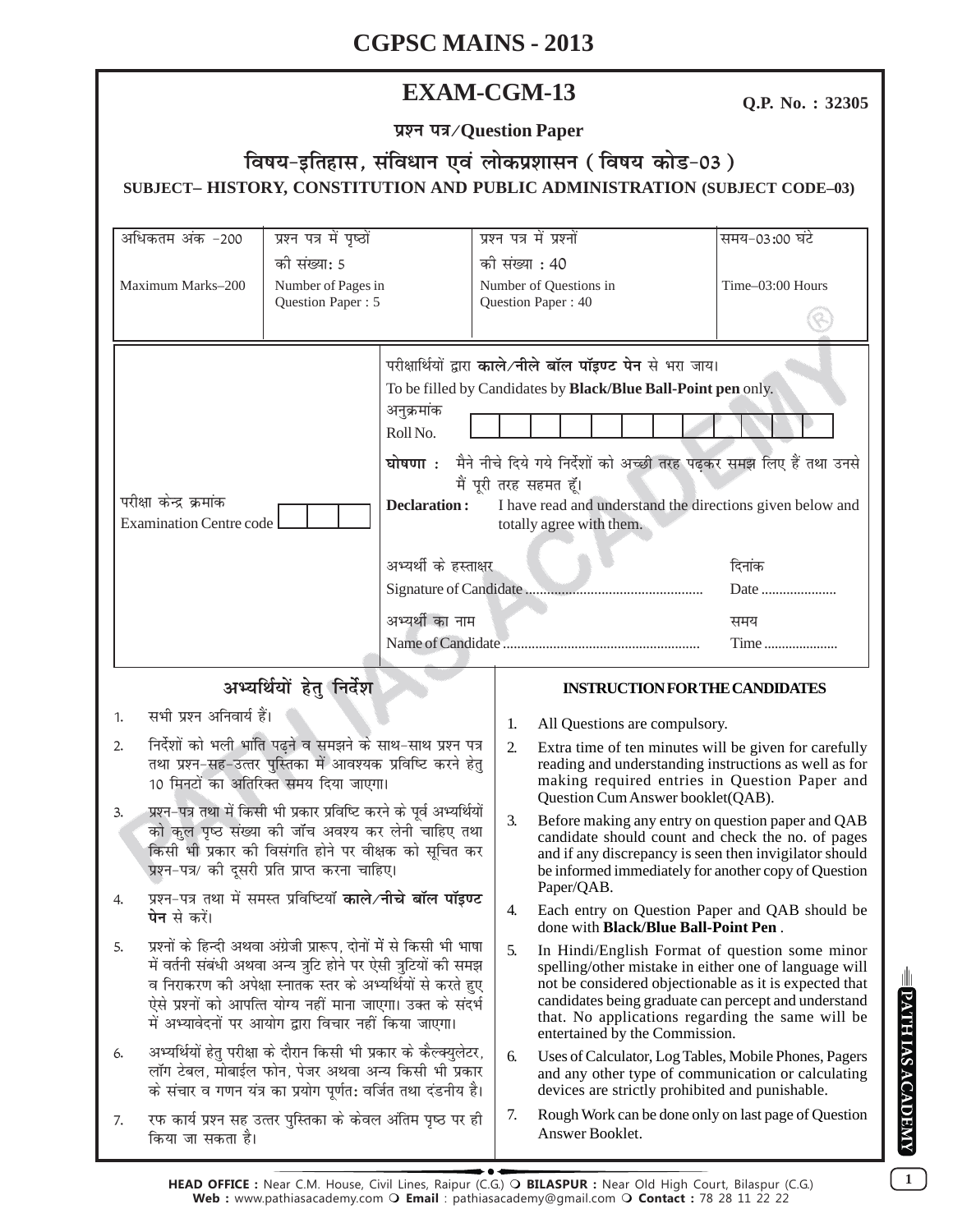#### **खण्ड-1**

#### SECTION-1

### (उत्तर की शब्द सीमा-30, अंक-02)

#### भाग $-1$

सिन्धु सभ्यता के दो बन्दरगाहों के विषय में उल्लेख कीजिए। 1.

Mention about two seaports of Indus Civilization.

सूफीवाद क्या है ?  $\overline{2}$ .

What is Sufism?

विजयनगर राज्य के राजवंशों के नाम लिखिए।  $\overline{3}$ .

Write the names of the ruling dynasties of the Vijayanagar Kingdom.

ईस्ट इण्डिया कम्पनी द्वारा रेल मार्ग विकास का मख्य उद्देश्य क्या था ?  $\overline{4}$ .

What was the main objective of development of railways by East India Company?

### भाग $-2$

1857 की क्राँति में बख्त खाँ का क्या योगदान था ?  $\mathbf{1}$ .

What was the contribution of Bakht khan in the Revolt of 1857?

 $2.$ आर्य समाज के दो प्रमुख उद्देश्यों को लिखिये।

Write two main objectives of the Arya Samaj.

महात्मा गाँधी ने डाँडी यात्रा क्यों की थी ?  $\overline{3}$ .

Why did Mahatma Gandhi undertake the "Dandi-March"?

गदर पार्टी के विषय में आप क्या जानते हैं ?  $\overline{4}$ .

What do you know about the Gadar Party?

### भाग -3

शरभराज की ऐतिहासिकता का उल्लेख कीजिए। 1.

Point out the historicity of Sharabhraj.

'लाखा-बाँटा' व्यवस्था क्या है ?  $\overline{2}$ 

What is "Lakha-Banta" system?

छत्तीसगढ़ राज्य का निर्माण कब और कैसे हुआ ?  $\overline{3}$ .

When and how was the Chhattisgarh State Constituted?

गाँधीजी छत्तीसगढ में दूसरी बार कब और किस कारण पधारे थे ?  $\overline{4}$ 

When and with what purpose did Gandhiji visited Chhattisgarh for the second time?

### भाग -4

भारतीय संविधान ने ब्रिटिश राजनीतिक व्यवस्था के किन लक्षणों को अपनाया है ? 1.

Which features of British Political System has been adopted by the Indian Constitution?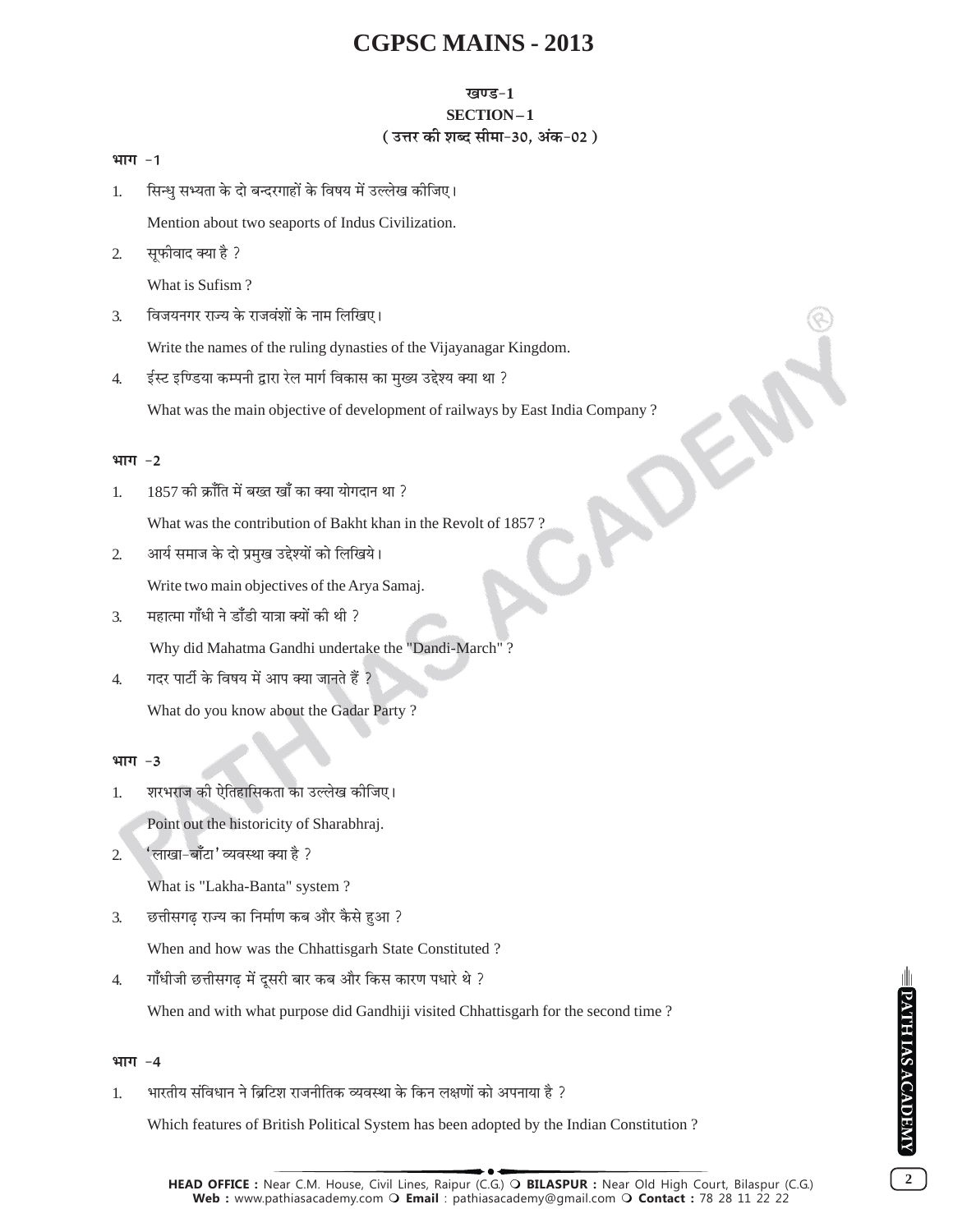भारतीय संविधान के गैर-संधीय तत्वों की विवेचना कीजिए।  $\overline{2}$ 

Discuss the non-federal elements of the Indian Constitution.

- भारतीय संविधान के अनुच्छेद 19 के अन्तर्गत कितनी स्वतंत्रताएँ उल्लिखित हैं ?  $\mathfrak{Z}$ . How many freedoms are mentioned under Article 19 of the Indian Constitution?
- भारत के सर्वोच्च न्यायालय के परामर्शदात्री क्षेत्राधिकार क्या है ?  $\overline{4}$ . What is the advisory jurisdiction of the Supreme Court of India?

#### भाग -5

लोक प्रशासन का अर्थ स्पष्ट कीजिए।  $1.$ 

Explain the meaning of Public Administration.

'नौकरशाही' से आप क्या समझते हैं ?  $\mathcal{L}$ 

What do you mean by "Bureaucracy"

'संचार' का क्या आशय हैं ? 3.

What is "Communication"?

'प्रत्यायोजन' का क्या तात्पर्य है ?  $\overline{4}$ .

What is the meaning of "Delegation"?

#### खण्ड-2

ADE

### SECTION-2 ( उत्तर की शब्द सीमा-60, अंक-04 )

#### भाग -1

मौर्य प्रशासन में आर्थिक नियंत्रण के तत्वों का उल्लेख कीजिए। 5.

Point out the elements of economic control in Mauryan Administration.

अवध और ईस्ट इण्डिया कम्पनी के मध्य सम्बन्धों को स्पष्ट कीजिए। 6.

Explain the relations between Oudh and East India Company.

#### भाग -2

असहयोग आंदोलन क्यों प्रारम्भ किया गया ? 5

Why was Non-Cooperation Movement launched?

वहाबी आन्दोलन किसने और क्यों प्रारंभ किया था ? 6.

Who started the Wahabi Movement and Why?

#### भाग $-3$

छत्तीसगढ में बिम्बाजी भोंसले की प्रशासनिक नीति का उल्लेख कीजिए। 5.

Elucidate the Administrative Policy of Bimbaji Bhonsle in Chhattisgarh.

 $3<sup>1</sup>$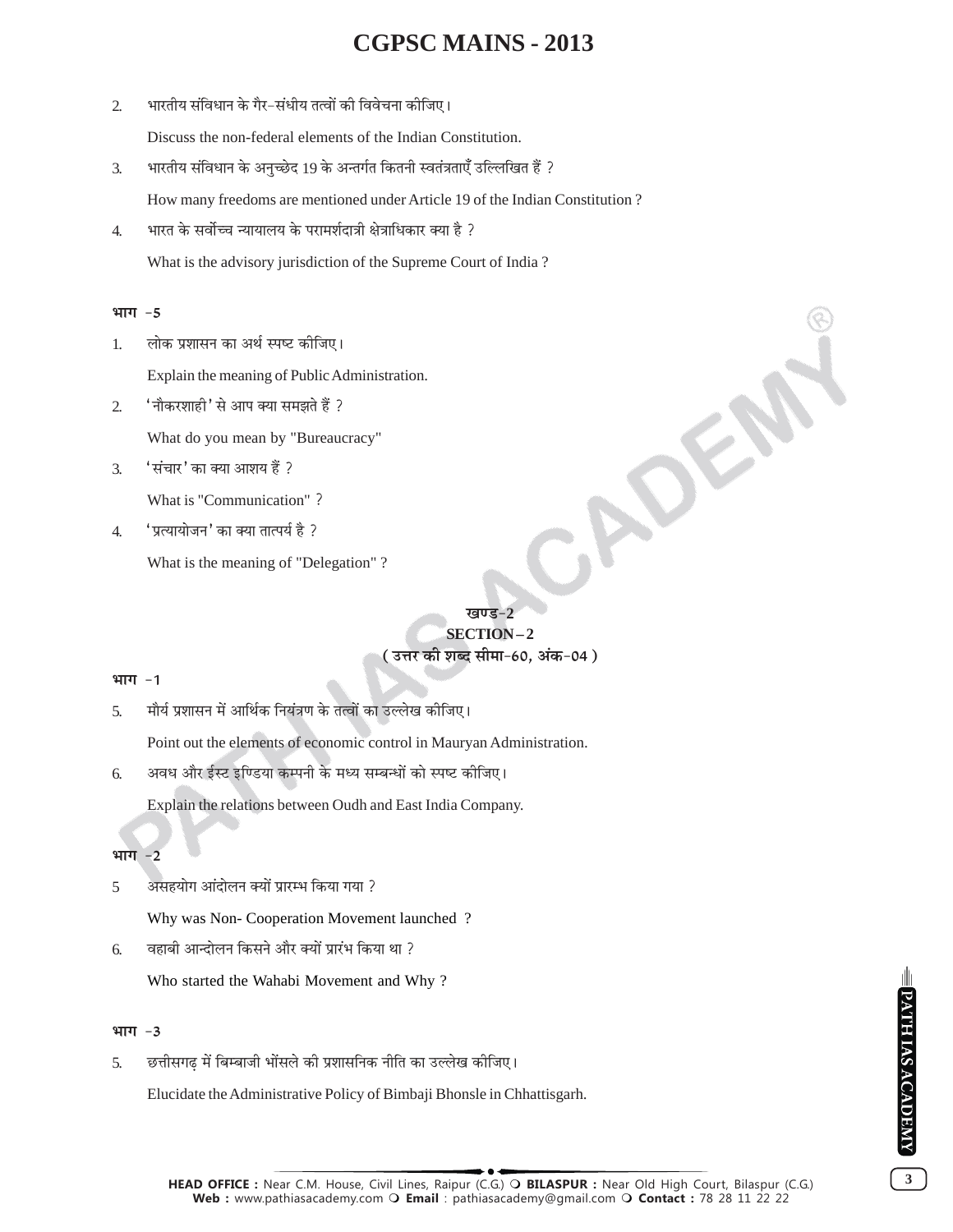छत्तीसगढ में 1930 में हुए जंगल सत्याग्रह पर एक टिप्पणी लिखिए। 6.

Write a note on the Forest Satyagarh of 1930 in Chhattisgarh.

#### भाग -4

'भारत का राष्ट्रपति संविधान का अभिरक्षक है।' विवेचना कीजिए। 5.

" The President of India is the custodian of the Indian Constitution." Discuss.

भारत के नियंत्रक एवं महालेखापरीक्षक के कार्यों की विवेचना कीजिए। 6.

Discuss the functions of the comptroller and Auditor General of India.

#### भाग -5

नीति - निर्धारण की प्रक्रिया को समझाइए।  $\overline{5}$ .

Elucidate the process of policy formulation.

विकास प्रशासन की अवधारणा क्या है ? 6.

What is the Concept of Development Administration?

### खण्ड-3 SECTION-3 ( उत्तर की शब्द सीमा-100, अंक-08 )

#### भाग -1

मुगल कालीन साहित्यिक उपलब्धियों पर संक्षिप्त टिप्पणी लिखिए। 7.

Write a brief note on the literary achievements of Mughal period.

#### भाग $-2$

स्वदेशी आंदोलन पर एक टिप्पणी लिखिये। 7.

Write a note on the Swadeshi Movement.

#### भाग  $-3$

छत्तीसगढ में कलचुरियों की शासन व्यवस्था को रेखांकित कीजिए।  $7<sub>1</sub>$ 

Trace the Administrative system of the Kalachuris in Chhattisgarh.

#### भाग -4

7. भारतीय संविधान की दसवीं अनुसूची के महत्व का परीक्षण कोजिए।

Examine the Importance of the Tenth Schedule of the Indian Constitution.

#### भाग -5

संगठन के आधाारों की विवेचना कीजिए।  $\tau$ 

Discuss the bases of organisation.

 $\overline{4}$